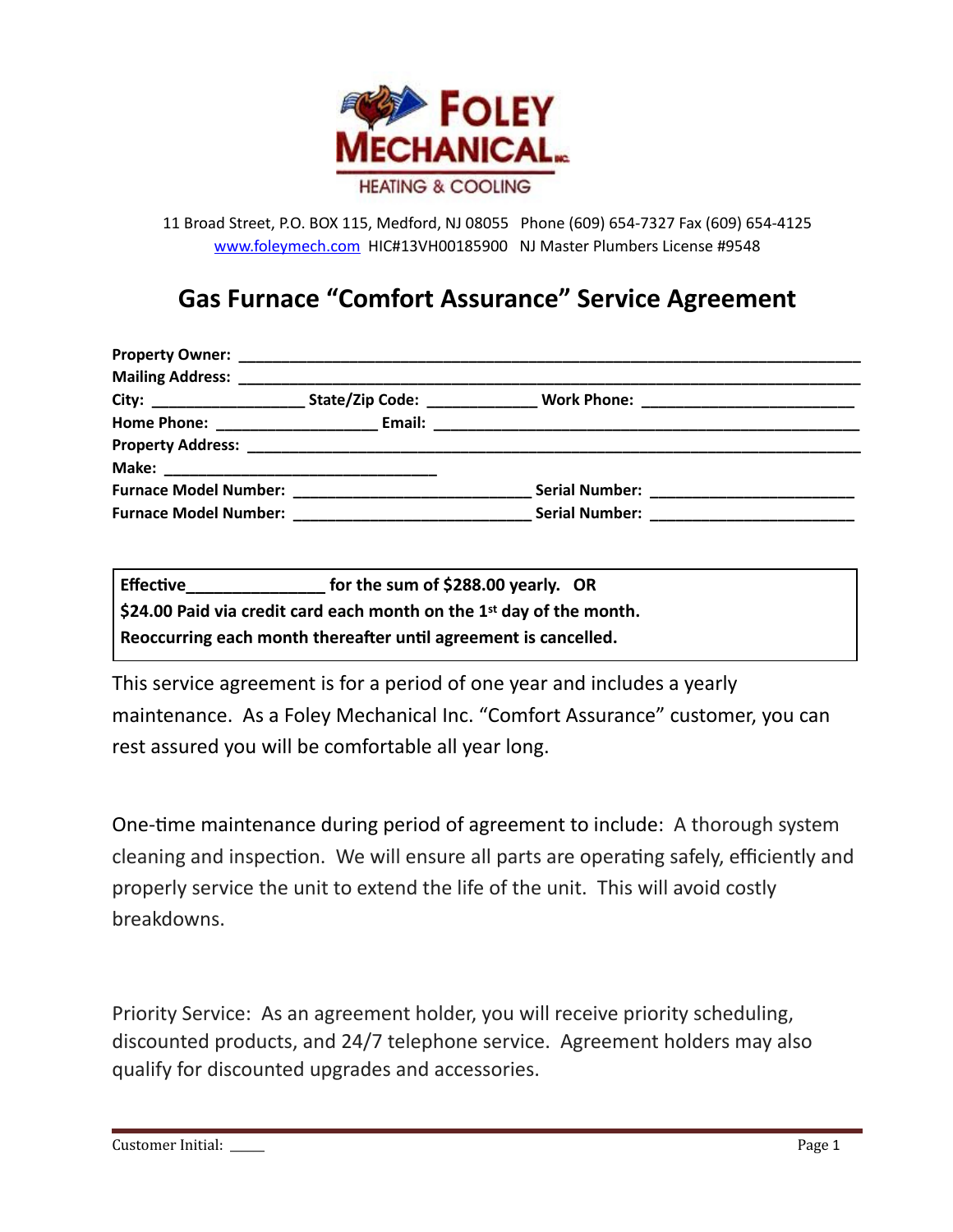Replacement Discounts: Agreement holders will have discounted replacement options for the variety of products and services we offer.

# COMFORT ASSURANCE AGREEMENT

### **Our System Inspection includes a visual check on:**

- Thermostat calibration
- Air filter
- Blower components
- Correct airflow
- Electrical connections
- Proper system operation
- $\cdot$  Installation quality
- Equipment area
- Equipment clearances
- Equipment condition
- Starting capabilities
- Safety controls
- Temperature differentials
- Condensate drains
- Equipment match
- Heat mode
	- Heat exchanger
- $\cdot$  Ignition assembly
- Burner assembly
- Venting
- Vent clearances
- $\cdot$  Combustion testing
- Gas pressure
- Gas piping
- Leak testing
- Cleaning

# FEE SCHEDULE AS FOLLOWS:

Diagnostic Fee of \$99.00 (Reg. \$139.00)

15% Discounted Flat Rate Repairs quoted at time of service.

# Priority Emergency - No Heat Calls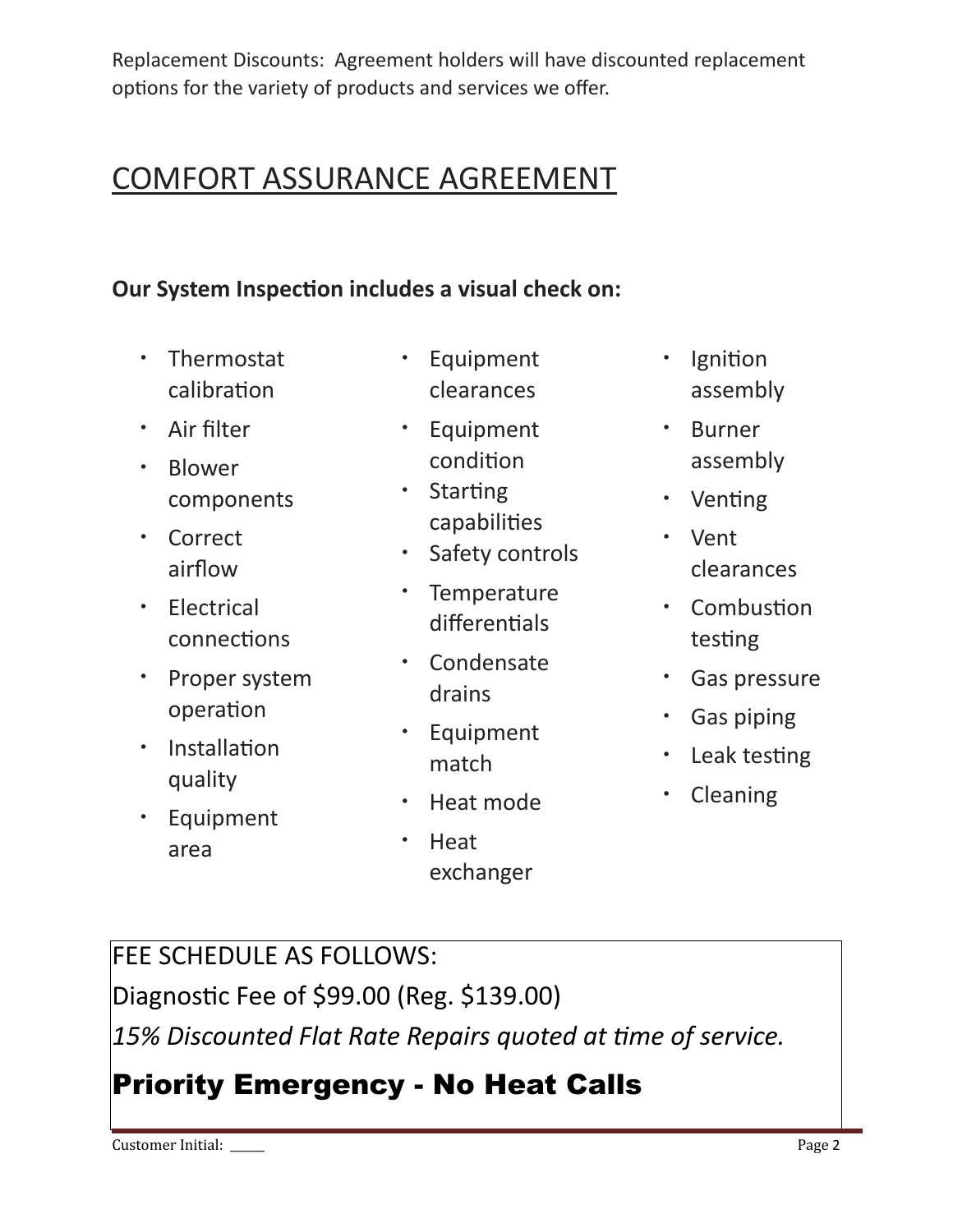## Monday – Friday 8:00AM to 6:00PM

After Hours, Weekend, Holiday, or Evening Services - \$189.00 (Reg. \$239.00)

#### **Your Comfort Assurance Agreement ensures years of worry free operation through regular maintenance.**

#### Foley Mechanical Inc., hereafter referred to as THE COMPANY, will provide the necessary service and maintenance for your heating system.

#### GENERAL CONDITION S

This agreement between THE COMPANY and the PROPERTY OWNER/AGENT covers only the primary structure listed above. The PROPERTY OWNER/ AGENT understands that THE COMPANY'S liability under this agreement is limited to providing REMEDIAL CORRECTIONS ONLY and in no way, implied or otherwise, is responsible for damages or repairs to the structure(s) or contents. THIS AGREEMENT IS VOID WITHOUT A SIGNATURE FROM AN AUTHORIZED COMPANY REPRESENTATIVE.

THE COMPANY will conduct a maintenance inspection of the above structure(s) prior to coverage. If at any time during this one-year period should a maintenance issue arise, THE COMPANY will re-inspect upon notification by the PROPERTY OWNER/AGENT and provide a remedial treatment recommendation(s) at no additional cost, within the first year. THE COMPANY reserves the right to revise this annual renewal fee as of any anniversary date. Payments are to be made within (30) days of the anniversary date of this agreement. Failure to pay the fee voids the extension of this agreement. THE COMPANY and the PROPERTY OWNER/AGENT both reserve the right to cancel this agreement on the anniversary date. THE COMPANY is not responsible for any pre-existing conditions or issues that may arise due to those conditions. THE COMPANY reserves the right to bill your account and/or credit card once per month for this service.

THE COMPANY AND THE PROPERTY OWNER/AGENT AGREES TO THE FOLLOW TERMS AND CONDITIONS:

#### 1. ADDITIONS OR ALTERATIONS

This agreement covers only the structure(s) identified on the previous page as of the date of the initial work. If the above structure(s) is structurally modified, altered, or otherwise changed, the PROPERTY OWNER/AGENT will immediately notify THE COMPANY in writing. Such additions may result in the need for additional work (at your expense) or this agreement becomes null and void.

2. DAMAGE: THE COMPANY shall not be responsible for (1) any past or existing damage or repairs to the structure(s) or its content at the date of this agreement, (2) any costs or expenses incurred by the PROPERTY OWNER/AGENT as a result of such damage, or (3) any damage caused by or related to any of the conditions described herein.

#### 3. NOTICE OF CLAIMS, ACCESS TO PROPERTY

Any clam under the terms of the agreement must be made immediately in writing to THE COMPANY. THE COMPANY is only obligated to perform under this agreement if the PROPERTY OWNER/AGENT allows THE COMPANY access to the identified structure for any purpose contemplated by the Agreement, including but not limited to re-inspection, whether the inspection was requested or considered necessary by the PROPERTY OWNER/ AGENT or required by the agreement and requested or considered by THE COMPANY.

#### 4. DISCLAIMER

THERE ARE NO GUARANTEES OR WARRANTIES, EXPRESSED OR IMPLIED, EXCEPT THOSE SPECIFICALLY STATED HEREIN. THERE ARE NO WARRANTIES OF MERCHANTABILITY OR FITNESS FOR A PARTICULAR PURPOSE.

#### 5. BINDING ARBITRATION

In the event of any dispute between THE COMPANY and the PROPERTY OWNER/AGENT arising out of or relating to this agreement, the parties hereby expressly agree to submit their dispute to binding arbitration in Burlington or Camden County, NJ for resolution in accordance with the rules and requirements of the American Arbitration Association.

#### 6. TRANSFERABILITY

This agreement shall terminate upon transfer of ownership of the described structure(s). A new agreement may be issued by THE COMPANY at its discretion, to a new Purchaser provided the new Purchaser signs an updated agreement as the PROPERTY OWNER/AGENT. New PROPERTY OWNER/ AGENT will be responsible for current fees due at time of purchase.

7. INHERENT RISKS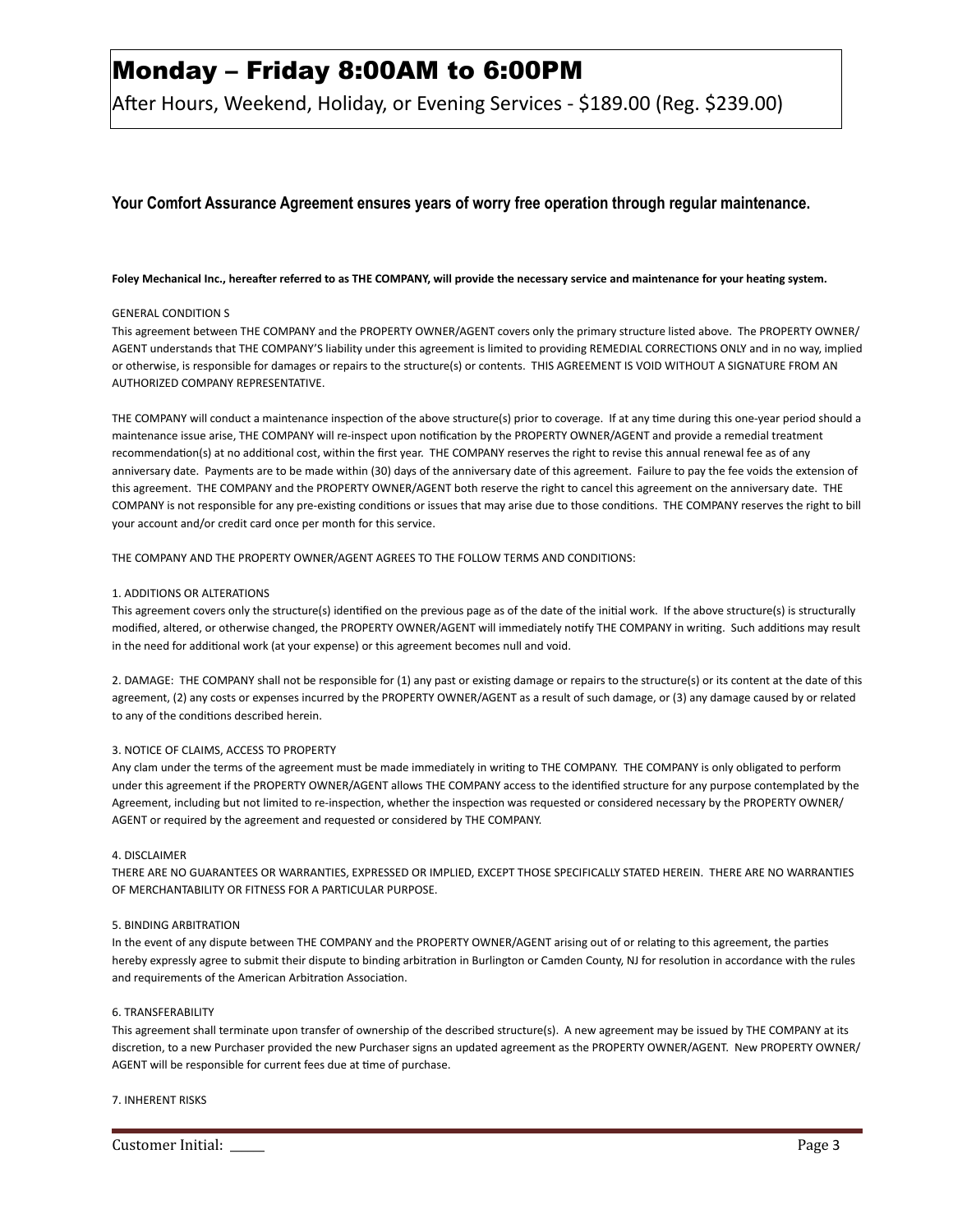It is impossible to eliminate all risks associated with this service. Unintended consequences may result because of abnormal weather conditions (such as excessive rainfall, flood, drought, tornadoes, hurricanes), which are beyond the control of THE COMPANY. All such risks shall be assumed by THE PROPERTY OWNER/AGENT. THE COMPANY is not responsible for acts of God, terrorism, or other catastrophic events.

#### 8. AUTHORIZED SERVICE

This agreement and all obligations of Foley Mechanical Inc. are void if the PROPERTY OWNER/AGENT services or attempts to service his/her own heater or allow anyone other than an authorized service person from Foley Mechanical Inc. to perform any services on the covered system.

#### 9. CANCELLATION

This agreement is auto-renewing and will continue a month to month basis until cancelled by the PROPERTY OWNER/AGENT or THE COMPANY. Cancellation will be effective for non-payment, declined charges, or invalid payment source within 30 days of notification. The PROPERTY OWNER/ AGENT must notify THE COMPANY 30 days prior to intended cancellation in writing. No refunds or returns on unused balances.